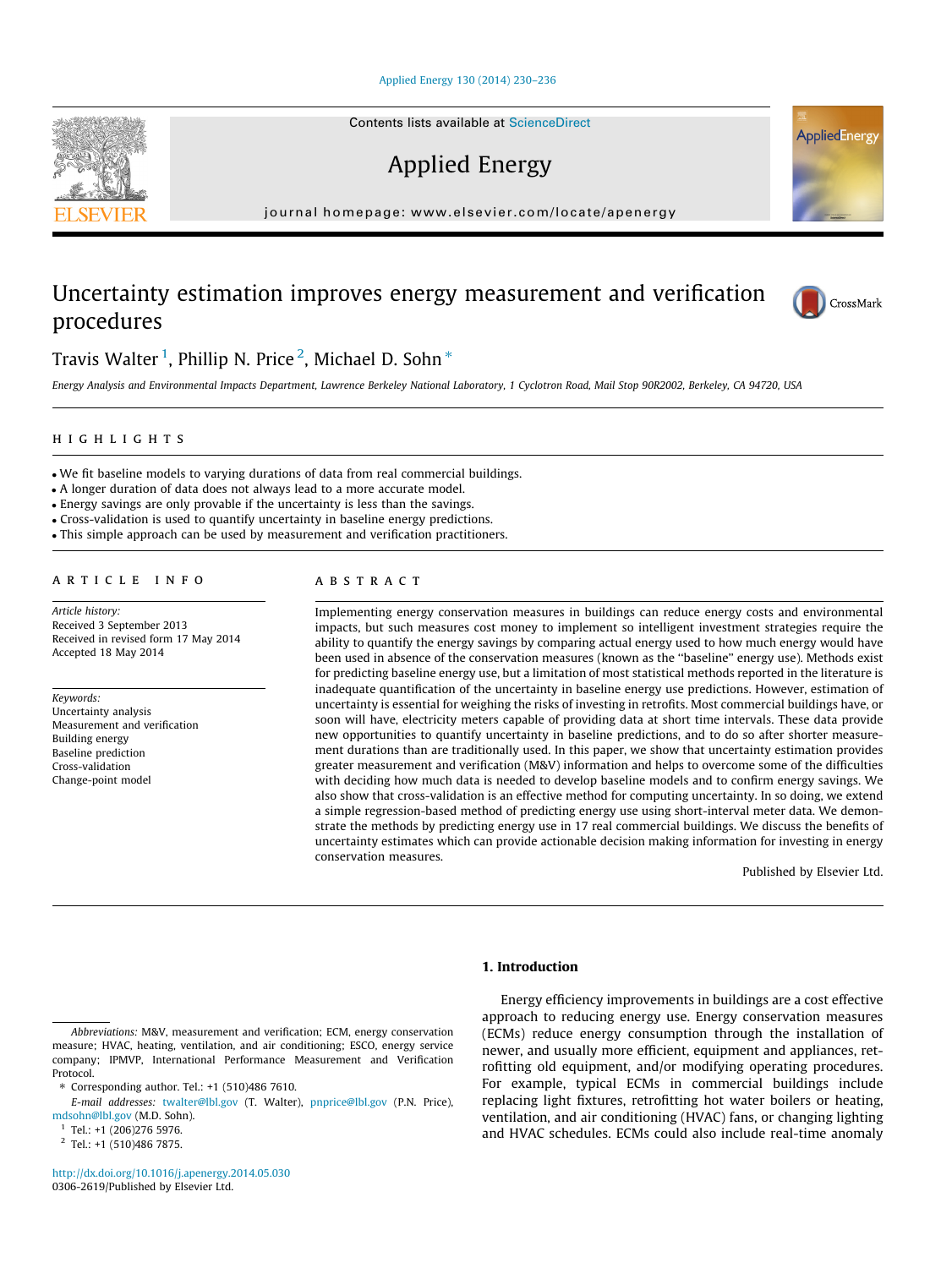detection or participation in demand response programs that aim to reduce electricity consumption at particular times. In the last two decades we have seen the market to provide such services through energy service companies (ESCOs) expand dramatically, the typical business model being reducing energy costs by implementing retrofits. A constant tradeoff for the retrofit market is between the accuracy in the energy savings estimates (and, by extension, in the payback of an ECM) and the wait needed for accurate estimates (due to waiting for the necessary post-retrofit data). This tradeoff is very important in the ESCO business because obtaining data, and the time it takes to gather them, can significantly impact the costs and return on their investment.

The effectiveness of an ECM is defined typically by the amount of energy use that is avoided. In other words, the difference between how much energy the building consumed over a given period, and how much it would have consumed without the ECM. The latter value is typically referred to as the ''adjusted baseline'' and the overall process of confirming ECM effectiveness is called "measurement and verification" (M&V). For examples of M&V techniques, see the International Performance Measurement and Verification Protocol (IPMVP) [\[1\]\)](#page-6-0). Critical technical questions facing M&V practitioners include not only estimating how much energy the building would have consumed, but knowing how accurate the energy estimates must be in order to be useful. These questions have important ramifications in the durations of energy data to record before and after the retrofit, the analysis methods employed, and perhaps most importantly, whether the energy saved by a given retrofit will be measurable.

IPMVP includes several classes of methods that attempt to separate the effect of the ECM from other processes that affect the building's energy consumption. These methods include installing electric meters to monitor the energy use of individual components or subsystems, and creating and exercising computer models that mimic the physical processes of the building. One of the accepted IPMVP approaches is to create a statistical model, based on data from before the ECM was implemented, that can adjust for changes in weather (or in other parameters, if known). The model is then applied to the period after the ECM is implemented, to predict the ''baseline'' energy use. IPMVP methods for creating these statistical models were developed many years ago, when the only whole-building energy consumption measurements were obtained from monthly utility bills.

In recent years, time-resolved ''interval data'' have become more commonly available; these are data on electric load as a function of time, typically at 15-min to 1-h intervals. Interval data provide new opportunities for M&V, including a reduction in the duration of data required to determine the dependence between weather and building energy use. If the only available electricity consumption data are monthly, then an M&V practitioner must wait until there have been both warm months and cool months in order to determine the relationship between outdoor air temperature and energy use. However, if interval data are available then significantly fewer data may be needed (e.g., from just a few hot and cold days, which may even occur within the same month). The use of interval data should therefore allow wholebuilding M&V to be completed using much shorter pre- and post-install periods than are currently recommended by IPMVP.

Several methods for computing baseline energy that take advantage of interval data are reported in the literature. Mathieu et al. [\[2\]](#page-6-0) provides a good summary of energy prediction methods. Coughlin et al. [\[3\]](#page-6-0) considers methods that average load profiles from the last several days. Granderson et al. [\[4\]](#page-6-0) describes several other methods, including models based on binning, nearest neighbor models, and nonlinear weighted regressions, in which predictions are based on measurements from similar conditions. Claridge [\[5\]](#page-6-0) and Taylor et al. [\[6\]](#page-6-0) discuss more complex mathematical methods, including autoregressive integrated moving average models, neural network models, exponential smoothing models, and Fourier series models. These methods, and many others (e.g., [\[7,8\]\)](#page-6-0), have substantially advanced both the state of the art in M&V and the suite of tools that a practitioner may use to confirm energy savings. The success of these methods, coupled with the wide installation of interval meters means it is likely that these methods will be used for many IPMVP-style M&V techniques in the future. We are already seeing a host of ESCOs emerging to provide this service.

While advancing the state of the art, a critical addition to these tools is a better method to estimate uncertainty in the baseline estimates. Uncertainty is important because it provides actionable information for ESCOs, building operators, and portfolio managers. It provides these stakeholders the information necessary to assess the risks of a financial investment  $[9,10]$ . Quantifying uncertainty also allows M&V practitioners to weigh the limitations and benefits of the amount of data used to compute baseline estimates and retrofit savings: the benefit of an ECM can only be definitively demonstrated if the savings are large relative to the uncertainty in the energy use estimates. The savings is the difference between the baseline energy use and the actual energy use, and since the latter is known from the utility meter, the uncertainty in the savings is equal to the uncertainty in the baseline energy use. The baseline energy use is uncertain because it is the amount it would have consumed in the absence of the ECM, which is not measurable and therefore must be predicted, and these predictions are subject to uncertainty.

There is often substantial uncertainty in the baseline prediction, due to the fact that the building's energy use varies with weather, occupancy, operating hours, and many other factors, many of which have unknown relationships to the energy consumption. Such details are often not measured or recorded due to costs or time. Uncertainty in baseline estimates result for three main reasons:

- 1. Energy use in the building varies due to factors not included in the models. For example, more or fewer people may use the building, hours of operation may change, equipment may be replaced or its usage pattern may change, and so on.
- 2. Input parameters are subject to error. Outdoor air temperature or humidity measurements may be inaccurate or may be measured miles from the building and thus may not accurately represent site conditions.
- 3. The model is misspecified. Any statistical model includes assumptions, some of which will not be perfectly accurate. For example, ordinary linear regression assumes that model errors are independent, identically-distributed draws from a normal distribution, but in predicting building electric load the errors are often not independent, not identically distributed, and not drawn from a normal distribution. Uncertainty estimates provided by such models are often reported [11-13] but are sometimes not accurate.

The remainder of this paper is organized as follows: In Section 2 we present a regression-based model for estimating baseline electric load and an algorithm that uses cross-validation to quantify uncertainty in baseline predictions. In Section [3](#page-3-0) we illustrate the regression model and the uncertainty algorithm using real data from 17 commercial buildings. Finally, in Section [4](#page-6-0) we discuss the application of these methods to the M&V process.

## 2. Methods

The method for predicting the statistical distribution of the baseline electric load is a two-stage process. In the first stage, we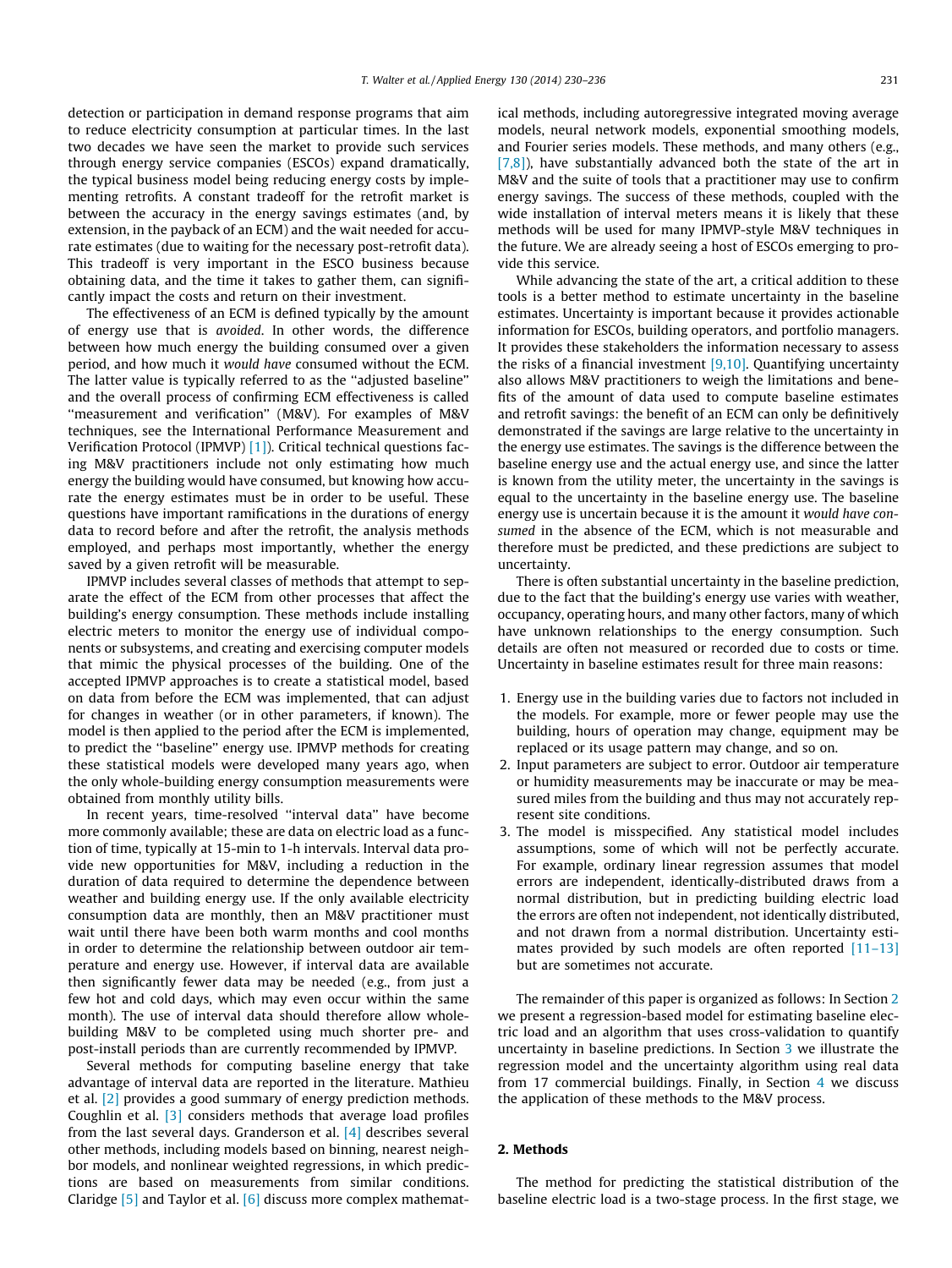<span id="page-2-0"></span>predict the expected electric load. In the second stage, we complete the characterization of the distribution by predicting the uncertainty bounds of the predicted electric load. In this paper, we select a particular model for the first stage, but the uncertainty quantification method used in the second stage can be applied to any model that predicts expected load. In addition, the methods presented here can be used to easily compare the performance of competing models.

#### 2.1. Load prediction

In this section we describe a linear regression model for predicting whole-building electric load. This approach can be applied to end-uses with sub-metered data, but a more common application is predicting whole-building load. We use a linear regression model based on the time of week and the outdoor air temperature to predict the expected baseline. This model is robust, easy to use and interpret, is computationally efficient, and provides a good fit to the data (both objectively, and when compared to other prediction methods [\[14\]\)](#page-6-0). In addition, it requires relatively little data to be effective. Since M&V practitioners are often faced with very limited data, this is an important benefit. Not only does the regression model rely on only two easily measured values (time and temperature), but it may require shorter measurement periods than are traditionally used (e.g., a few months, rather than a full year). Short-interval data allows the model to be fit to many measurement values, but does not require a long time to collect these data. In addition, fitting the model using short interval data (hourly or sub-hourly) allows the model to extract information about the relationship between energy use and outdoor air temperature that would be obscured if the model were fit to monthly data. This model provides an M&V practitioner with an accurate model of electric load while requiring minimal investment in measurement equipment and monitoring time.

In commercial buildings, it is typical for load to be high during afternoons (when the outdoor air temperature is high and the building is heavily occupied) and low during the nights and weekends (when temperatures are low and/or the building is unoccupied). Many office buildings have an ''occupied'' mode during which the indoor air temperature is maintained at a comfortable level and an ''unoccupied'' mode during which the indoor air temperature is either uncontrolled or is maintained only within a broad band. In a typical commercial building, the dependence of load on temperature is a nonlinear function of temperature, and depends on which mode the building is in. In occupied mode, it is common for load to be positively correlated with outdoor air temperature at high temperatures (when using energy for cooling), negatively correlated at low temperatures (when using energy for heating), and relatively uncorrelated at moderate temperatures (when not using energy for cooling or heating). In unoccupied mode, load typically has little correlation with outdoor air temperature. With this knowledge, we selected a model structure that is limited to the ''time of week'' and the outdoor air temperature as predictor variables. A similar model is described in more detail in [\[2\]](#page-6-0). This development and demonstration of this research applies to any general forecast model, such as one that includes additional explanatory variables (e.g., humidity, occupancy). However, since these data are not commonly recorded, we did not select such a model.

Consider K measured data points, where data point  $k$  is from time  $t_k$  and includes a temperature measurement  $T_k$  and a load measurement  $L_k$ , for  $k = 1, ..., K$ . We model the load as the sum of a time-dependent portion and a temperature-dependent portion  $\widetilde{L}_k = \widetilde{L}_{k,time} + \widetilde{L}_{k,temp}$ .

We model the time-dependent portion of load in a way that captures patterns such as lower load at night than during the

day, lower load on weekends than on weekdays, and lower load on Friday afternoon than on other weekday afternoons. We model time-dependence by dividing the week into 168 one-hour intervals and assign an indicator variable and coefficient to each interval. The time indicator variable  $\tau_{k,i} = 1$  if  $t_k$  is in interval *i* and  $\tau_{k,i} = 0$ otherwise, for  $i = 1, \ldots, 168$ . The time-dependent portion of the predicted load is computed by summing the product of indicators and coefficients over all 168 time intervals  $\hat{L}_{k,time}^{t} = \sum_{i=1}^{168} \alpha_i \tau_{k,i}$ . The time indicators serve to select which coefficient contributes to the predicted energy use. For a given data point, one of the 168 coefficients is multiplied by one and added to the predicted load, and the other 167 coefficients are multiplied by zero and have no effect.

We model the temperature-dependent portion of load so as to describe the behavior of a typical building's heating and cooling system. We model temperature-dependence using a piecewise-linear and continuous function. In order to achieve this functional form, we divide the temperature range into four intervals, and assign a temperature component and coefficient to each interval. The temperature is written as the sum  $T_k = \sum_{j=1}^{4} \theta_{kj}$  where the temperature components  $\theta_{kj}$  are the portion of the temperature  $T_k$  in temperature interval *j*. For example, if the temperature intervals are 20–40  $\degree$ F, 40–60  $\degree$ F, 60–80  $\degree$ F, and 80–100  $\degree$ F, and the temperature is  $T_k = 75$  F, then the temperature components are  $\theta_{k,1} = 20 \text{ }^{\circ}\text{F}, \ \theta_{k,2} = 20 \text{ }^{\circ}\text{F}, \ \theta_{k,3} = 15 \text{ }^{\circ}\text{F}, \ \text{and} \ \theta_{k,4} = 0 \text{ }^{\circ}\text{F}.$  The temperature-dependent portion of the predicted load is computed by summing the product of components and coefficients over all temperature intervals  $\hat{L}_{k, temp} = \sum_{j=1}^{4} \beta_j \theta_{kj}$ .

The predicted load for data point  $k$  is the sum of the timedependent portion and the temperature-dependent portion  $\widehat{L}_k = \widehat{L}_{k,time} + \widehat{L}_{k,temp} = \sum_{i=1}^{168} \alpha_i \tau_{k,i} + \sum_{j=1}^{4} \beta_j \theta_{kj}$ . The regression coefficients  $\alpha_i$  and  $\beta_j$  are computed using ordinary least squares by minimizing the sum of the squared error  $\sum_{k=1}^{K} (L_k - \widehat{L}_k)^2$ .

To allow the dependence of load on time and temperature to be different when the building is in occupied and unoccupied modes, we model the two modes separately. We first split the data into two disjoint subsets of the original data set, one for occupied mode and one for unoccupied mode. We compute one set of regression coefficients that best fit the occupied data, and another set of coefficients that best fit the unoccupied data. To predict the load at a particular time and temperature, we apply the corresponding regression coefficients.

### 2.2. Computing uncertainty

In this section we describe a general method for quantifying uncertainty in baseline energy predictions. The approach can be used to compute uncertainty on any time interval, but we demonstrate the approach by computing uncertainty bounds on monthly energy totals. This is the time scale at which energy predictions are commonly preferred by M&V practitioners because building owners making decisions to invest in ECMs are interested in estimates of energy savings computed over time scales of months or years.

Consider the relationship between the model error and the amount of data used to fit the model. Model error is typically reduced by using more data to fit the model, but there is a limit to this effect because (1) when stochastic variability is present, any model will eventually cease to improve even when more data are collected, and (2) building energy behavior changes over time, so knowing how the building performed in the distant past does not predict how it will perform in the future. For example, over a period of months or years the base load on weeknights is likely to change, so that data from weeknights long ago will not improve the prediction of the next weeknight. In other words, the model must have enough data to characterize a wide range of load and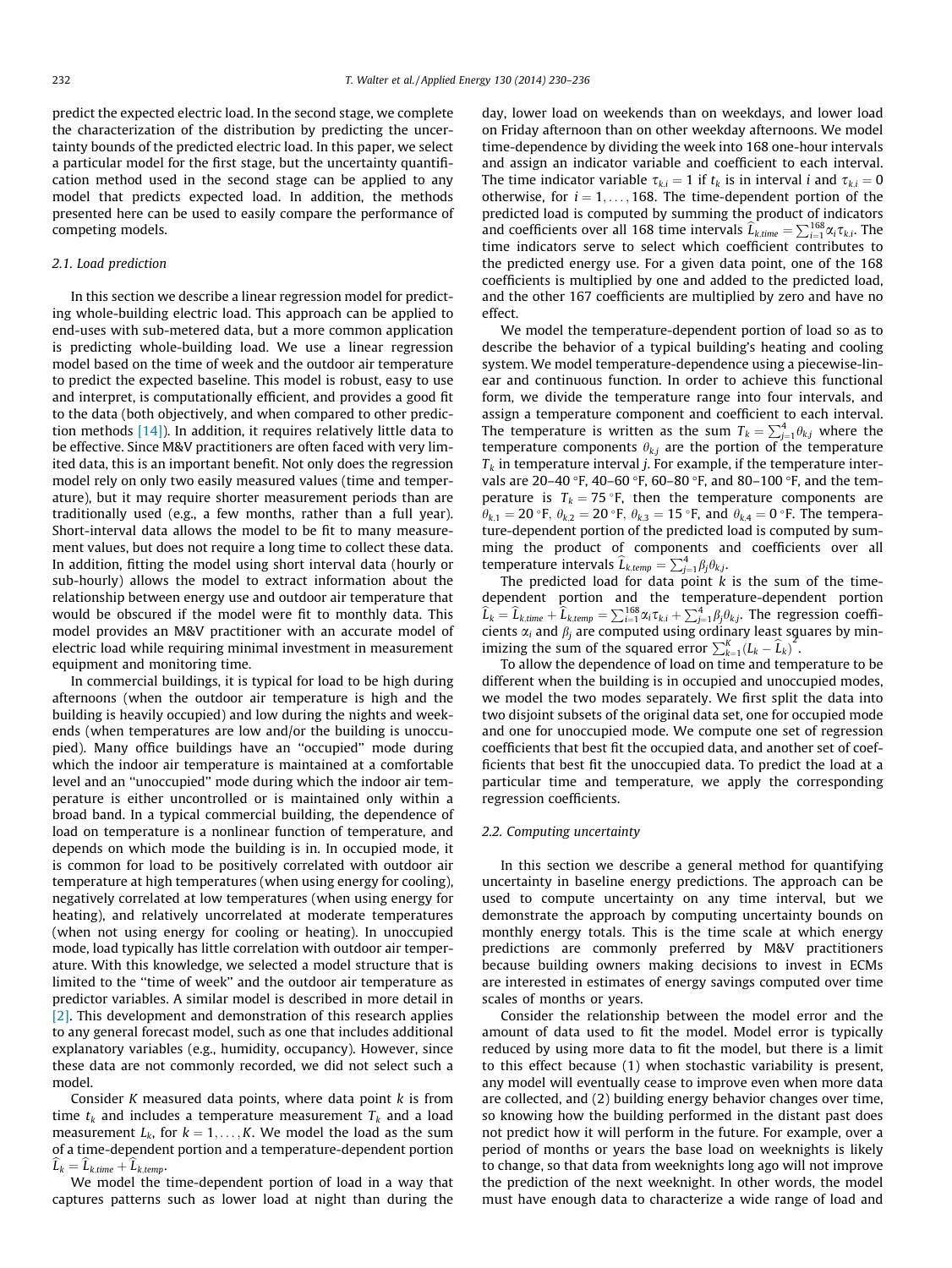<span id="page-3-0"></span>temperature relationships, and to distinguish between the building's average behavior and inherent stochastic variability. However, data from too far back in time can be useless or harmful because those data no longer reflect the building's current behavior.

We now define an algorithm to compute the probability distribution of the residuals (the error between the measured data and the model predictions). The uncertainty algorithm is based on cross-validation (i.e., partitioning the data into subsets, fitting the model to one subset, then validating the model with another subset). We separate the data set (e.g., one year of data) into many shorter time intervals (e.g., one month). We fit the model to the data in one interval, then use the model to predict the data in the next interval. We then compare those predictions to the measured data during the prediction interval and compute the residuals. We repeat this process of computing residuals for each interval in the data set. We suspect the statistical distribution of the resulting set of residuals can be used to estimate the uncertainty in the model predictions.

The algorithm is defined as follows:

Define the sequences of measured load data  $L = \{L_1, \ldots, L_K\},\$ time data  $t = \{t_1, \ldots, t_K\}$ , and temperature data  $T = \{T_1, \ldots, T_K\}$ . Start by separating the data set into M smaller intervals, one for each month, i.e.,  ${L_1^m, {t_1^m, a_n d} \{T\}}^m$  are the load, time, and temperature time sequences for month m, where  $m = 1, \ldots, M$ . For  $m = 1, \ldots, M - 1$ , the residuals samples are computed with the following algorithm.

- 1. Fit a model to the data from month *m* by using  ${L}^{m}$ ,  ${t}^{m}$ , and  $\{T\}^m$  to compute the model parameters for month m. Any model can be used, but here we use the model described in Section [2.1](#page-2-0). In this case, the model parameters for month m are the regression coefficients  $\{\alpha\}^m$  and  $\{\beta\}^m$ .
- 2. For the following month, month  $m + 1$ , make load predictions  $\{\widehat{L}\}^{m+1}$  using the model parameters from month m.
- 3. Compute the measured energy consumption  $I^{m+1}$  and the predicted energy consumption  $\widetilde{I}^{m+1}$  in month  $m + 1$  by summing the actual loads and predicted loads over of the time intervals in the month.
- 4. Compute the residual  $R^{m+1} = I^{m+1} \widehat{I}^{m+1}$  in month  $m + 1$ .

When the algorithm finishes, the set of residuals  $\{R\}$  contains  $M - 1$  residual samples, each representing the error in the energy consumption prediction during a different month.

We would like to answer the question: If we fit a model using several months of data, how accurately can the next month's energy consumption be predicted? We propose to answer this question by assuming that the set of errors,  $\{R\}$ , has the same statistical distribution as the error in the next month's energy consumption prediction. We test the validity of this assumption empirically in Section 3.

The set of errors,  $\{R\}$ , was generated by fitting the model using one month of data and using it to predict the energy used in the following month, which is somewhat different from the situation of eventual interest, in which the model is fit to several months of data. On one hand, the errors  $\{R\}$  might tend to be too large in magnitude because a model fit to a single month of data may be subject to more stochastic variability than a model fit to several months of data. On the other hand, the errors  $\{R\}$  might tend to be too small in magnitude because fitting each month separately allows the model to adjust to features of the data that are incorrectly assumed constant when fitting the model to several months of data (e.g., changes in base load or temperature sensitivity). In the next section, we investigate the extent to which the set  $\{R\}$ represents the statistical distribution of errors in the situation of interest.

#### 3. Results

In this paper, we analyze whole-building electric load data from 17 government and commercial office buildings from various locations and climates throughout the United States. Most of the buildings have measured load at 15-min intervals, one has data at 10-min intervals, and the remainder have data at 1-h intervals. Roughly half of the buildings have 27 months of data and roughly half have 12 months of data. The majority of the buildings provided outdoor air temperature data measured on site. For the rest of the buildings, outdoor air temperature data from a nearby weather station were acquired from [http://www.wunderground.com.](http://www.wunderground.com) Missing outdoor air temperature data were interpolated linearly when only a few hours of data were missing. When more temperature data were missing, the temperature and load data from that time interval were excluded from the data set. We start by illustrating the modeling technique described in Section [2.1](#page-2-0) by focusing on measured data from one particular office building. The same modeling technique is used for each building. We then apply the algorithm described in Section [2.2](#page-2-0) by utilizing data from all 17 buildings.

Fig. 1 shows one week of temperature and load data. We believe that this building, like most office buildings, operates in occupied and unoccupied modes. We assumed the building mode depends on the time of day and the day of the week, and determined these times by inspection. The temperature exhibits a clear pattern of high temperatures during the day and low temperatures at night, and shows gradual variation throughout the week as well. Similarly, the load is high in the afternoons and low at night, but is also low throughout the entire weekend. The shape of the load curve during the day is different than that of the temperature curve (e.g., the peak in load at the start of the occupied period), indicating the dependence of load on more than just temperature. In addition, load is lower on Friday afternoon than on other weekday afternoons, indicating the dependence of load on both time of day and day of week. These observations support our choice of a load prediction model that depends on both temperature and hour of week.

[Fig. 2](#page-4-0) shows load plotted against temperature. In unoccupied mode, temperature appears to have little correlation with load. In occupied mode, temperature is positively correlated with load, particularly at high temperatures. This behavior supports our choice of a load prediction model that fits load to a function of temperature, and that fits separate models for occupied and unoccupied modes.



Fig. 1. Temperature and load vs. time in occupied mode (red stars) and unoccupied mode (black circles). Occupied hours are Monday–Friday 5 am–11 pm. Data are for Building 5. (For interpretation of the references to color in this figure legend, the reader is referred to the web version of this article.)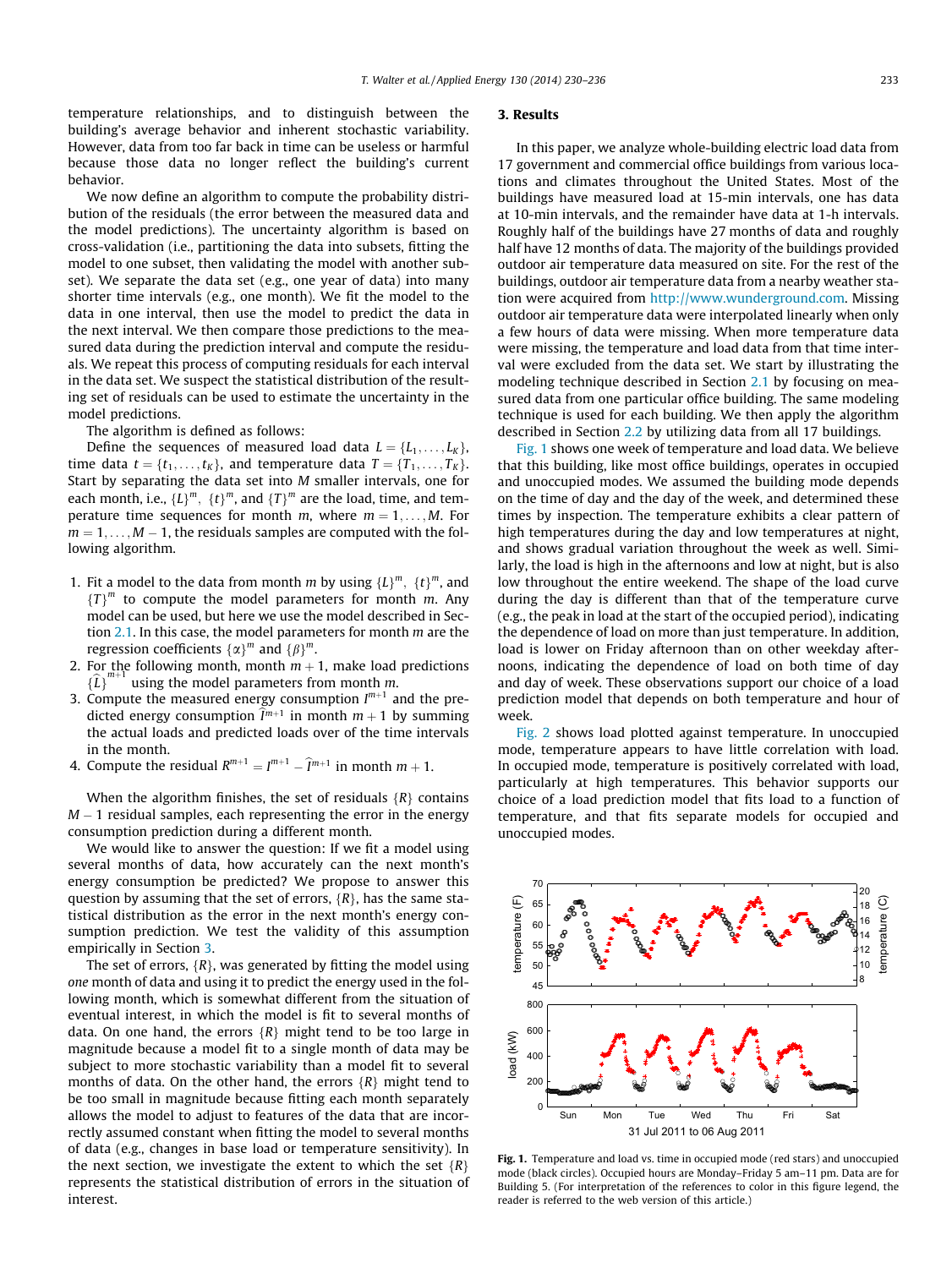<span id="page-4-0"></span>

Fig. 2. Load vs. temperature in occupied mode (red stars) and unoccupied mode (black circles), showing random subset of 10% of data. Data are for Building 5. (For interpretation of the references to color in this figure legend, the reader is referred to the web version of this article.)

Fig. 3 illustrates the piecewise-linear and continuous portion of the model. The time-dependent portion of the modeled load,  $\hat{L}_{k,time} = \sum_{i=1}^{168} \alpha_i \tau_{k,i}$ , is subtracted from the measured data  $L_k$ , and the result is plotted against the temperature  $T_k$ . The temperature-dependent component of the modeled load,  $\hat{L}_{k, temp} =$  $\sum_{i=1}^{4} \beta_i \theta_{kj}$ , is superimposed. For lower temperatures, temperature has little effect on load, but at high temperatures, temperature is correlated with load. The agreement between the modeled and measured values of time-independent load justifies our choice of a load prediction model that fits load to a piecewise-linear and continuous function of temperature.

Fig. 4 shows the measured and predicted load for three separate weeks in different seasons. Overall, in each of the three weeks, the predicted load is very close to the measured load, despite the variability of outdoor air temperatures and daily load shapes with



Fig. 3. Time-independent load vs. temperature in occupied mode, as measured (red stars) and modeled (black lines), showing random subset of 10% of data. Data are for Building 5. (For interpretation of the references to color in this figure legend, the reader is referred to the web version of this article.)

season. In June, there is a peak in load in the late afternoon on Monday and Tuesday, while in May, the late afternoon peak is more pronounced later in the week; the load in January shows no such peak. The model does not capture this peak well because it is averaging behavior over many weeks, and most weeks do not exhibit this peak. A similar argument explains the model underpredicting load for a short interval on Sunday morning in June. While predictions may be high (e.g., the middle of the week in January) or low (e.g., the end of the week in May) for short periods, predicted totals on longer time scales (which are of interest to M&V practitioners) are accurate.

In [Fig. 5,](#page-5-0) measured load is plotted against predicted load, illustrating reasonable agreement between the model and the data. There is larger variation at high loads than at moderate loads. The linear regression coefficients are computed to reduce error at moderate loads, which are very common, at the expense of allowing larger error at high loads, which are much less common. Since these high loads occur relatively infrequently, their impact on monthly energy totals will be minimal, and the errors at high loads will not be problematic to M&V practitioners interested in long time scale predictions.

[Fig. 6](#page-5-0) shows the relationship between model error and the amount of data used to fit the model for 5 of the 17 buildings in the data set. For each building, the model is fit several times using different durations of data. Each time, it is used to predict the load during the final month. On the horizontal axis is the length of the interval used to fit the model (in units of days), and on the vertical axis is the normalized difference between the measured load and the predicted load during the final month. In some cases, model error is reduced by using more data to fit the model (e.g., Buildings 4, 9, and 13), but for many of the 17 buildings tested, the error when fitting to only a few months of data is about the same magnitude as when using four or more months of data (e.g., Buildings 5 and 7). This observation suggests that a method that uses the error when fitting to a small amount of data helps to predict the error when fitting to a large amount of data.

In this study, we observed that model error no longer reduces when more than a few months of data are used. However, we should note that this result is specific to the particular model used here. If a model other than the one described in Section [2.1](#page-2-0) is used, error may continue to reduce when more data is used. In addition, this result is specific to the data for the buildings in this study; other buildings may illustrate different behavior. An important contribution of this work is developing a practical and empirical



Fig. 4. Load vs. time, as measured and predicted (blue line). Occupied mode (red stars) and unoccupied mode (black circles) modeled separately. Data are for Building 5. (For interpretation of the references to color in this figure legend, the reader is referred to the web version of this article.)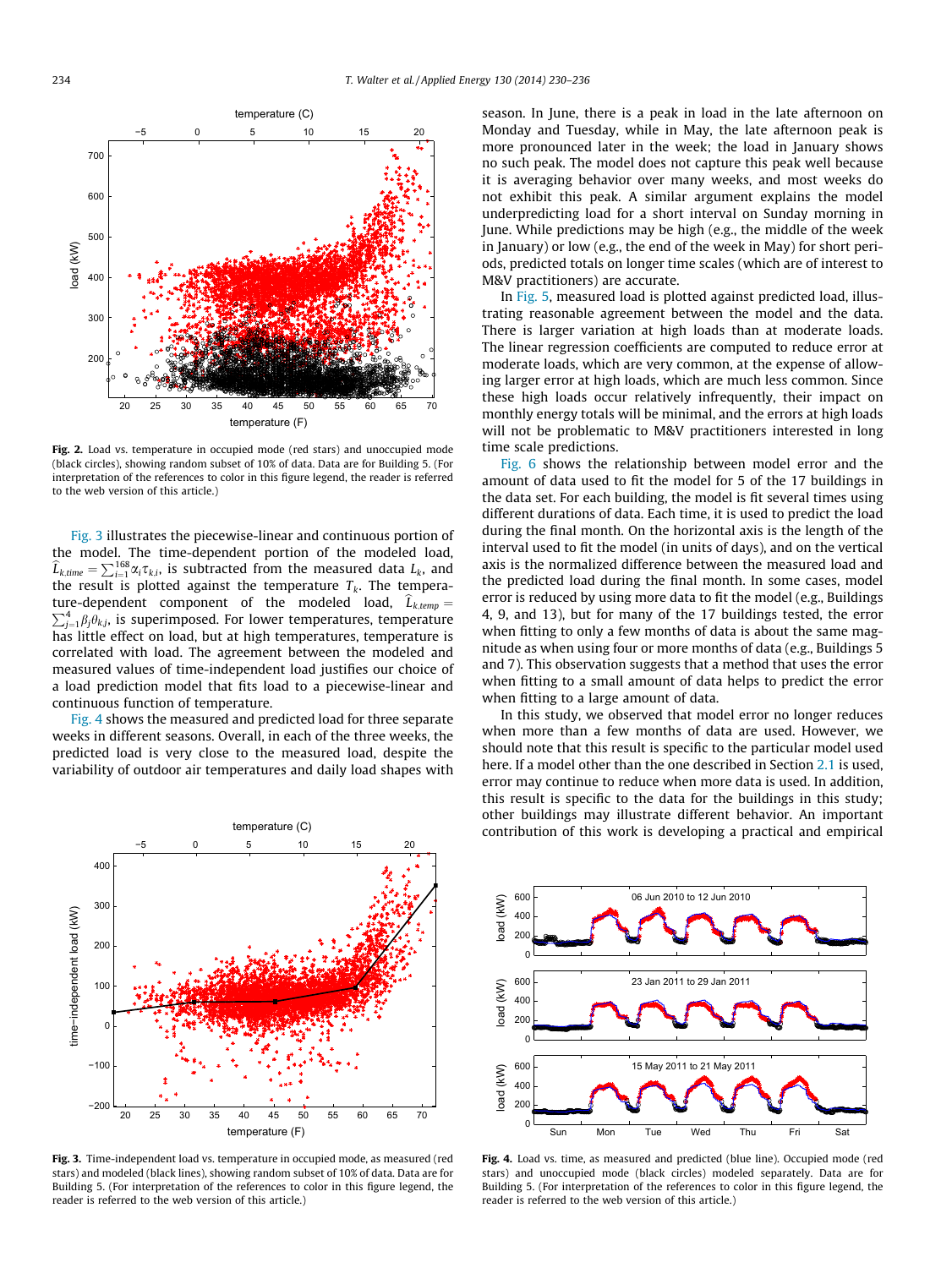<span id="page-5-0"></span>

Fig. 5. Measured load vs. predicted load (blue line), showing random subset of 10% of data. Occupied mode (red stars) and unoccupied mode (black circles) modeled separately. Data are for Building 5. (For interpretation of the references to color in this figure legend, the reader is referred to the web version of this article.)



Fig. 6. Residuals normalized by measured value vs. number of days of data used to fit model. Data are predicted for the final month.

approach that M&V practitioners can apply to investigate the relationship between model error and the amount of data for any given model and data set. Practitioners can use the results of such an analysis to decide between multiple competing models, whether a model is suitable, the degree to which additional data are likely to improve the analysis, etc.

Fig. 6 also illustrates the type of analysis that can be performed by M&V practitioners to explore how much data is needed for a M&V analysis. Some minimum level of model performance is necessary. However, the right level of accuracy depends in part on the intended application. Collecting more data may improve model accuracy, but it might not be worthwhile if the improvement is small relative to the effort (and therefore costs) to obtain measurements for longer periods (e.g., delaying the installation of retrofits and reconciling retrofit savings). Since different M&V projects have different needs on prediction accuracy, M&V practitioners can balance acceptable model accuracy against additional measurements using an analysis similar to that shown in Fig. 6.

To illustrate the method for computing uncertainty at the portfolio level, we applied the algorithm in Section [2.2](#page-2-0) to all 17 buildings in the data set. For each building, we estimate the uncertainty of the residuals of the predicted energy use. We do so by separating the final month of data from the data set, and applying the algorithm to all except the final month. In other words, we generate the set of residual samples  $\{R\}$  as though the final month of data does not exist. These residual samples serve as an estimate of the uncertainty in the predicted energy use during the final month.

To assess the validity of the uncertainty estimates, we also compute the actual residual for each building. We first fit the model in Section [2.1](#page-2-0) to all of the data except the final month, then use it to predict the energy use in the final month. We compute the actual residual  $R_{act}$  by subtracting the energy prediction during the final month from the measured energy during the final month. In a typical application of the algorithm, the actual residuals would not be available. We compute them here as a means to assess the uncertainty algorithm's validity.

As an example, consider a building with 12 months of data from January through December. We separate December from the data set and apply the algorithm in Section [2.2](#page-2-0) with  $M = 11$  to the January through November data, resulting in a set of residuals  $\{R\}$ containing 10 samples. We then fit the model in Section [2.1](#page-2-0) to the January through November data and use it to predict the energy use in December. We compute the actual residual  $R_{act}$  as the difference between the prediction during December and the measured energy during December.

For each building, this results in a set of samples  $\{R\}$  that constitute the estimated distribution of the residuals, and one actual residual  $R_{act}$ , of the predicted energy use during the final month. If the uncertainty estimation algorithm provides a good approximation of the model uncertainty, then one would expect the actual residual for the final month to be consistent with the predicted uncertainty. In other words, the actual residual should appear to have been drawn from the same distribution as the residual samples. For example, after many trials (i.e., for many buildings), one would expect that for half of the trials, the actual residuals for the final month are within the 1st and 3rd quartiles of the residual samples, and similarly for other quantiles. If the actual residuals are within the 1st and 3rd quantiles for more than half of the trials, then the uncertainty is likely overestimated. Likewise, if the actual residuals are within the interquartile range for fewer than half the trials, then the uncertainty is likely underestimated.

[Fig. 7](#page-6-0) depicts the distributions of the residual samples  $\{R\}$  and the actual residuals  $R_{act}$  for the 17 buildings in the data set, and shows that the uncertainty predicted by the estimation algorithm in Section [2.2](#page-2-0) is consistent with the actual residuals. The residuals lie within the interquartile range for roughly half the buildings. In addition, very few of the actual residuals lie outside the extreme values of the residual samples distributions. [Fig. 7](#page-6-0) shows that the uncertainty estimates are neither underestimates nor overestimates, and that the distribution of the residual samples is a consistent estimate of the uncertainty in the energy use predictions. For the 17 buildings studied, M&V practitioners can accurately compute the uncertainty in energy use predictions by applying the algorithm in Section [2.2](#page-2-0). These uncertainty estimates can then be used to weigh the risks, costs, and benefits of investing in ECMs.

A more robust test of the algorithm in Section [2.2](#page-2-0) would be to compare several trials of actual residuals against the proposed distributions for each building, rather than just one (as is shown in [Fig. 7](#page-6-0)). In addition, the actual residuals could be compared to the proposed distributions for more than 17 buildings. However, these tests require significantly more data than we had access to and must be the subject of future research.

[Fig. 7](#page-6-0) also shows that the energy predictions for some buildings are much more uncertain than for others. For example, compare the tight distributions of errors in Buildings 13 and 16 to the wide distributions in Buildings 3 and 9. If the owner of Building 16 is planning to implement an ECM that is expected to reduce the